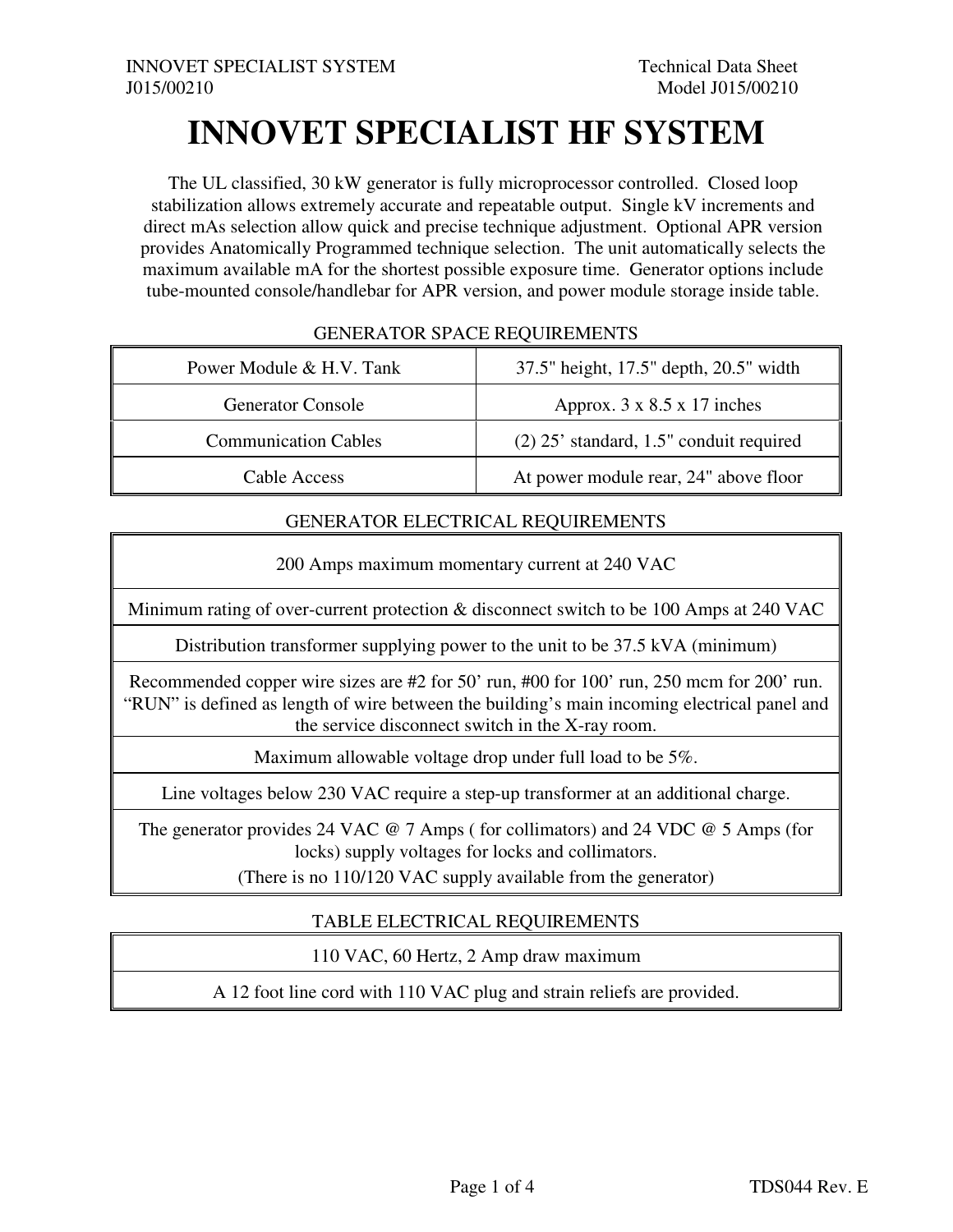#### TUBESTAND ELECTRICAL (OPTION)

24 VDC, 1 Amp, from additional 05970 power supply or generator. (locks only) or 24VDC/24VAC, 4A/7A, from additional 02307 power supply or generator. (locks + collimator)

The table has a 400 pound load rating. It comes with treadle operated electric locks and a flat, floating top 76" x 30" inches in size. The table top can only be mounted by sliding it on from the end. The table base is open for easy electrical access and is 26 inches high for equipment storage or to house the generator if desired.

#### TABLE MOUNTING SPECIFICATIONS

The table bolts to the floor at four places. Recommended holding force for each bolt (not provided) is 500 pounds.

**This tubestand is specified as a wall mount or ceiling mount at time of order.** Five foot rails and electrical locks are standard. Options include eight or ten foot rails. Releasable tubestand-to-table interlock is standard.

| TUDES LAIND MUUDITIINU SI EUII IUATIUINS |                                   |  |
|------------------------------------------|-----------------------------------|--|
| Ceiling height                           | $88" - 121"$                      |  |
|                                          | $6$ from end on $16$ centers each |  |

# TUBESTAND MOUNTING SPECIEICATIONS

| Wall / Ceiling mounting bolts | 6" from end on 16" centers, each with a<br>minimum pull-out force of 500 lbs.    |
|-------------------------------|----------------------------------------------------------------------------------|
| Floor mounting bolts          | 6" on each end on 12" centers, each with a<br>minimum pull-out force of 500 lbs. |

#### SHIPPING INFORMATION

| <b>CONTENTS</b>              | DIMENSIONS (on pallet)          | <b>WEIGHT</b> |
|------------------------------|---------------------------------|---------------|
| Table top                    | 3 x 33 x 87 inches              | 80 lbs        |
| Table base                   | $30 \times 31 \times 54$ inches | 475 lbs.      |
| Generator                    | $32 \times 28 \times 42$ inches | 215 lbs.      |
| <b>Tubestand Accessories</b> | 13 x 32 x 27 inches             | 55 lbs.       |
| 5 foot Rails                 | $8 \times 9 \times 66$ inches   | 50 lbs.       |
| Column                       | $8 \times 9 \times 86$ inches   | 136 lbs.      |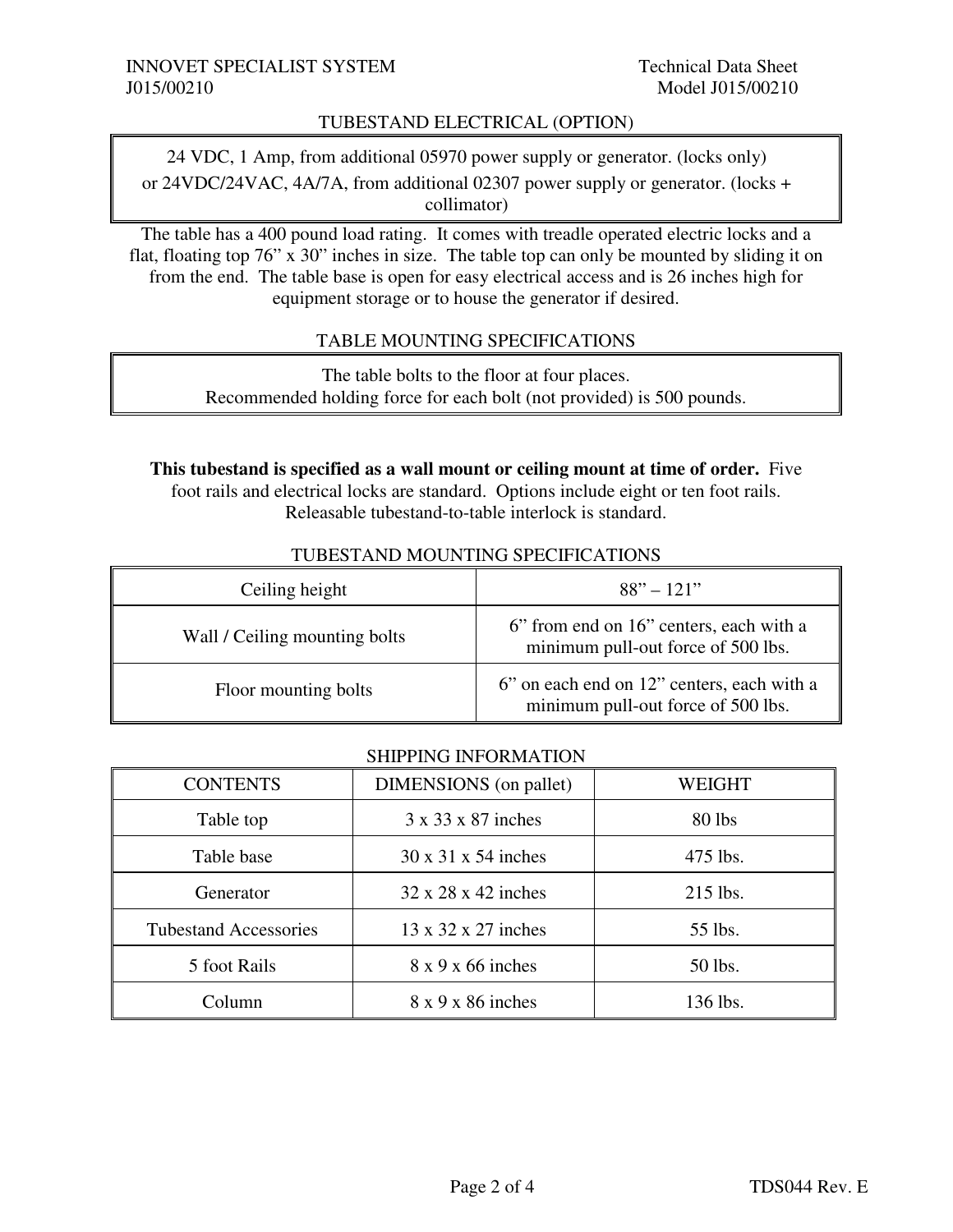

 $\hat{A}$  ASSUMES NO HEADER BOARD INSTALLED, DIMENSION TO BACK OF UPPER RAIL.

 $2\overline{2}$  IF HEADER BOARD IS NEEDED FROM UPPER RAIL, MOUNT IT WITH ITS CENTER  **AT 87.4" - 120.4" ABOVE FLOOR.**